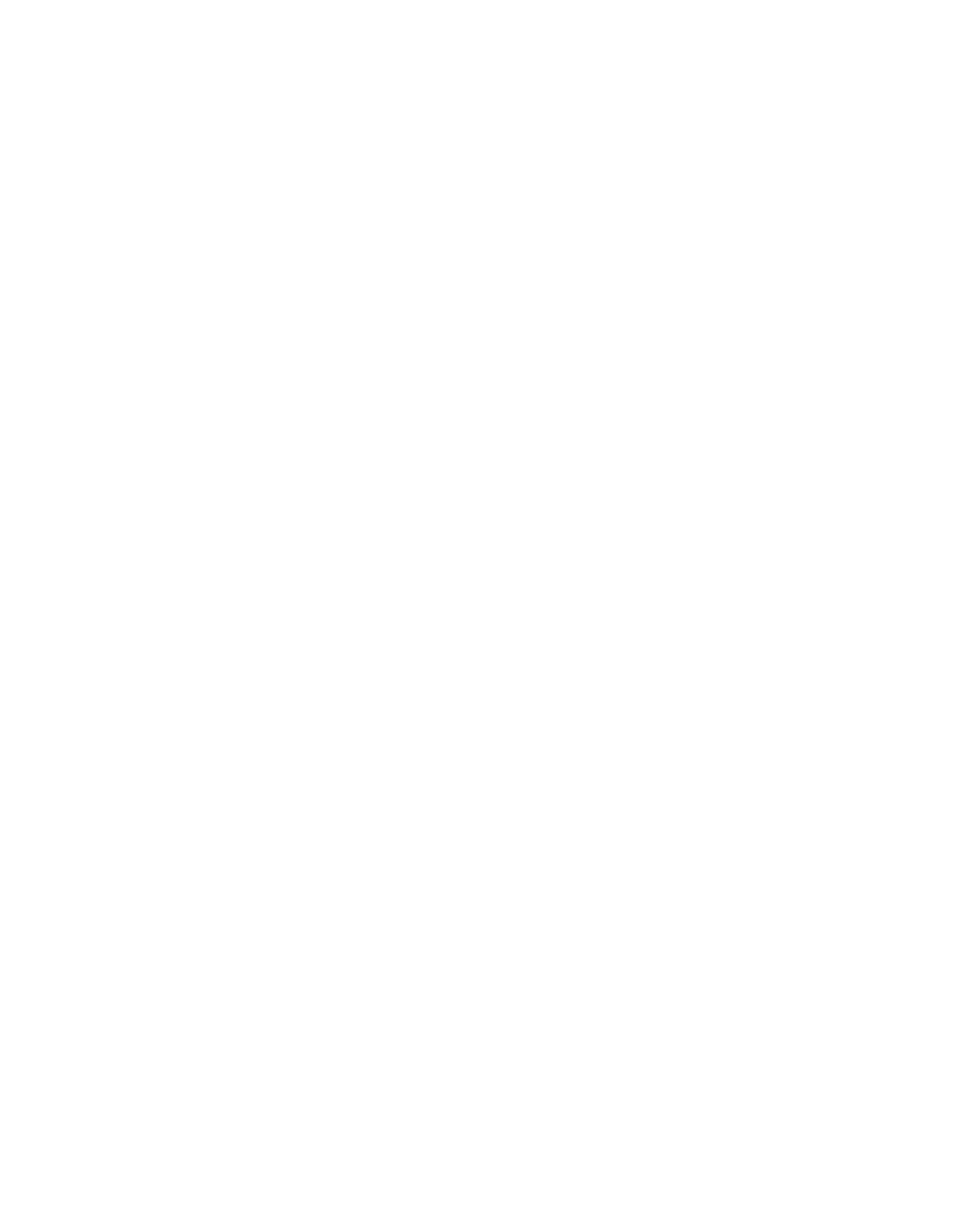AN ACT to amend and reenact §30-27-10 of the Code of West Virginia,1931, as amended, relating to removing the requirement of continuing education for barbers and cosmetologists.

*Be it enacted by the Legislature of West Virginia:*

#### **ARTICLE 27. BOARD OF BARBERS AND COSMETOLOGISTS.**

#### **§30-27-10. Professional license and certificate renewal requirements.**

- (a) A professional licensee and certificate holder shall annually on or before January 1,
- renew his or her professional license or certificate by completing a form prescribed by the board,
- paying the renewal fee, and submitting any other information required by the board.
- (b) The board shall charge a fee for each renewal of a license or certificate, and a late fee
- for any renewal not paid by the due date.
- (c) The board may deny an application for renewal for any reason which would justify the
- denial of an original application for a license or certificate.
- (d) The board shall recognize reciprocity for military barbers for the purpose of the state
- examination for barbers.